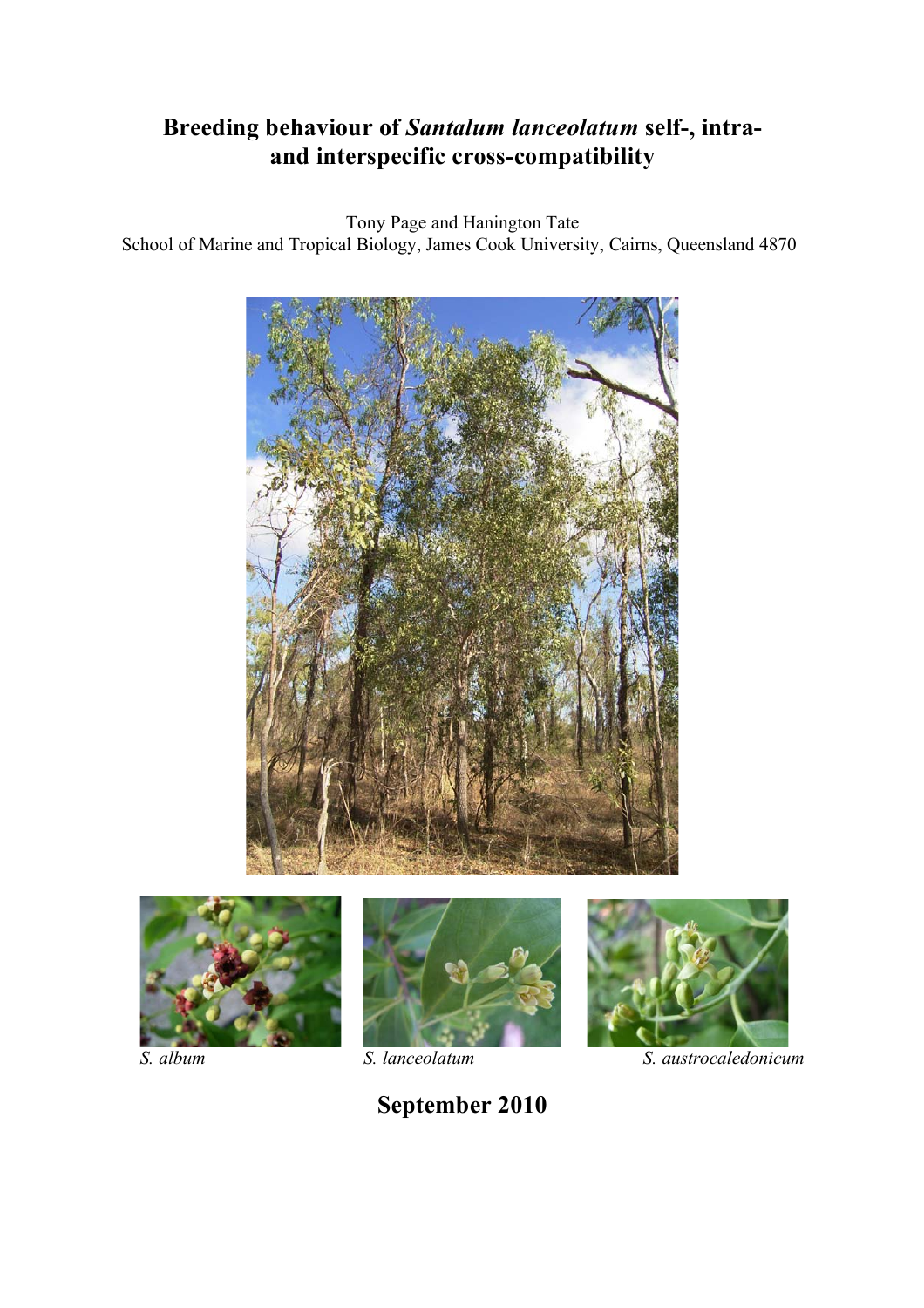# **Contents**

| $\mathbf{1}$   |     |                                                                            |  |  |
|----------------|-----|----------------------------------------------------------------------------|--|--|
| $\mathbf{2}$   |     |                                                                            |  |  |
| 3              |     |                                                                            |  |  |
|                | 3.1 |                                                                            |  |  |
|                | 32  |                                                                            |  |  |
| $\overline{4}$ |     |                                                                            |  |  |
|                | 41  |                                                                            |  |  |
|                | 42  |                                                                            |  |  |
|                | 43  | FLOWER AND INFLORESCENCE DEVELOPMENT IN SANTALUM AUSTROCALEDONICUM7        |  |  |
|                | 44  |                                                                            |  |  |
|                | 4.5 |                                                                            |  |  |
|                | 4.6 |                                                                            |  |  |
|                | 47  | INTERSPECIFIC CROSS-COMPATIBILITY BETWEEN S. LANCEOLATUM WITH S. ALBUM  10 |  |  |
|                | 48  | INTERSPECIFIC CROSS-COMPATIBILITY BETWEEN S. LANCEOLATUM WITH S.           |  |  |
|                |     |                                                                            |  |  |
| 5              |     |                                                                            |  |  |
|                | 5.1 |                                                                            |  |  |
|                | 5.2 |                                                                            |  |  |
|                | 53  |                                                                            |  |  |
|                | 54  |                                                                            |  |  |
|                | 55  | INTERSPECIFIC CROSSES BETWEEN S. LANCEOLATUM AND EACH OF S. ALBUM AND S.   |  |  |
|                |     |                                                                            |  |  |
| 6              |     |                                                                            |  |  |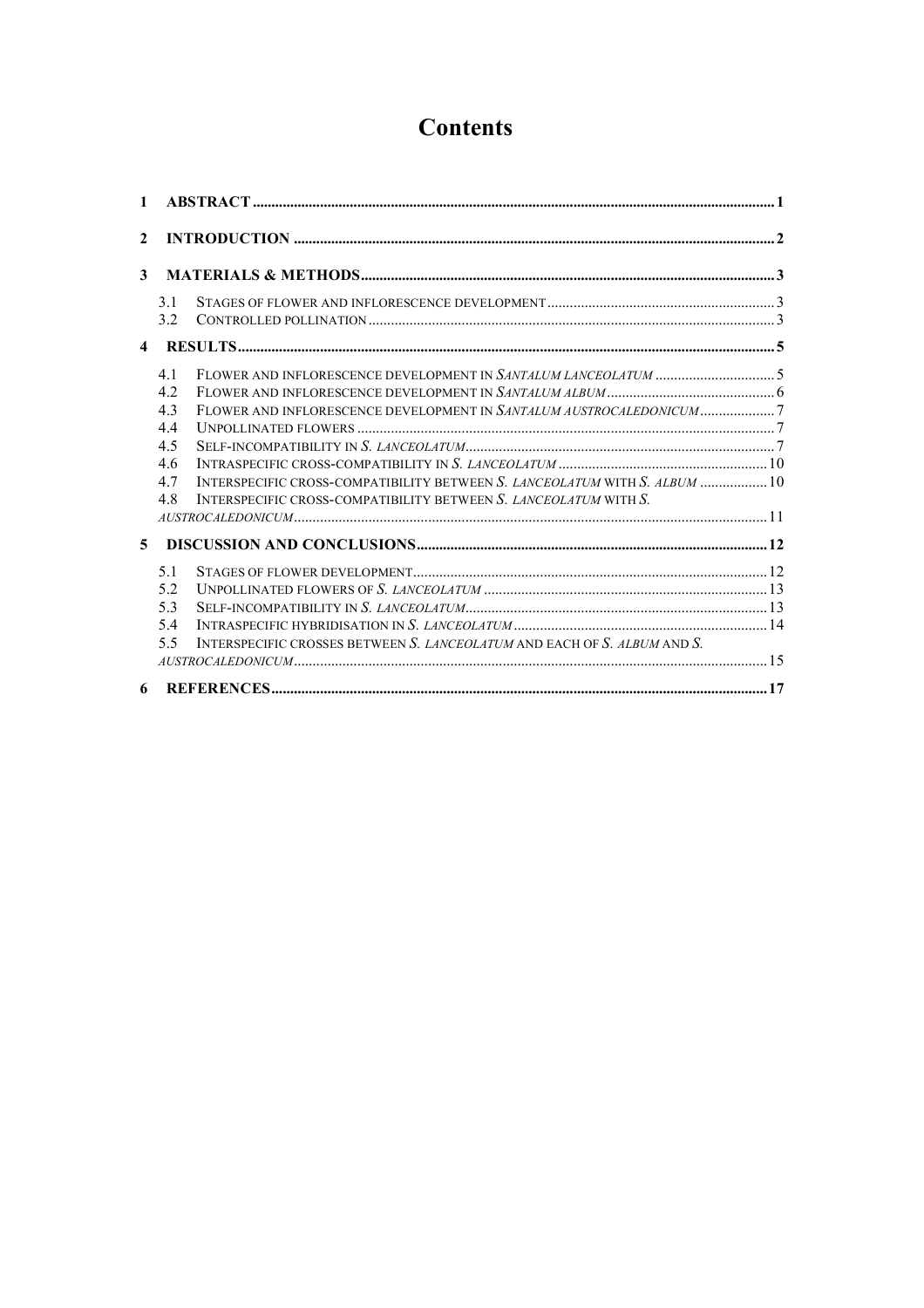# **1 Abstract**

Controlled pollination using 13 genotypes of *Santalum lanceolatum* was undertaken to elucidate (i) self-incompatibility (ii) intraspecific cross-compatibility in the species, and (iii) interspecific cross-compatibility with *S. album* and *S. austrocaledonicum*.

*Santalum lanceolatum* may be considered to have a facultative allogamous (incomplete outbreeding) breeding system. This study found variation between genotypes in the level putative self-incompatibility, where some (20%) were found to set seed following self-pollination, while the remaining 80% had no seed development with such pollinations. However, a significantly greater proportion of genotypes, developed seed following intraspecific cross pollination (62%) compared with selfpollination (20%). In accession 2 where sufficient self and cross pollinations were performed no significant difference were found between them percentage seed set. The seed set from self-pollination were successfully germinated and have been growing for 2 years without any substantial morphological distinction between inbred and outcrossed seedlings.

While total geographic isolation and significant morphological divergence exists between *S. lanceolatum* with each of *S. album and S. austrocaledonicum* this study found no indication of reproductive barrier(s) between them. No significant differences were found in the percentage seed set among *S. lanceolatum* intraspecific crosses (7.5%) compared with reciprocal *S. lanceolatum* x *S. austrocaledonicum* interspecific crosses (7.6%). Germination of seed derived from intraspecific outcross pollinations was found to be low (41%) relative to interspecific pollinations with each of *S. album* (114% - with many seeds producing two seedlings) and *S. austrocaledonicum* (70%). Therefore while seed set from intraspecific outcross pollinations was greater than for reciprocal *S. lanceolatum* x *S. album* crosses (4.3%), no significant differences were found for the percentage of seedlings developed from these two pollination types (2.5% and 4.8% respectively).

The results of this study have implications for both the domestication of *S. lanceolatum* for its commercial production and for conservation of its natural stands. The use of genetic variation present within the high quality *S. album* and *S. austrocaledonicum* could be used for the improvement of *S. lanceolatum* and vice versa. However, inappropriate planting of foreign each of these species within the their natural ranges is likely to result in gene exchange among them and affect the genetic integrity of these natural populations.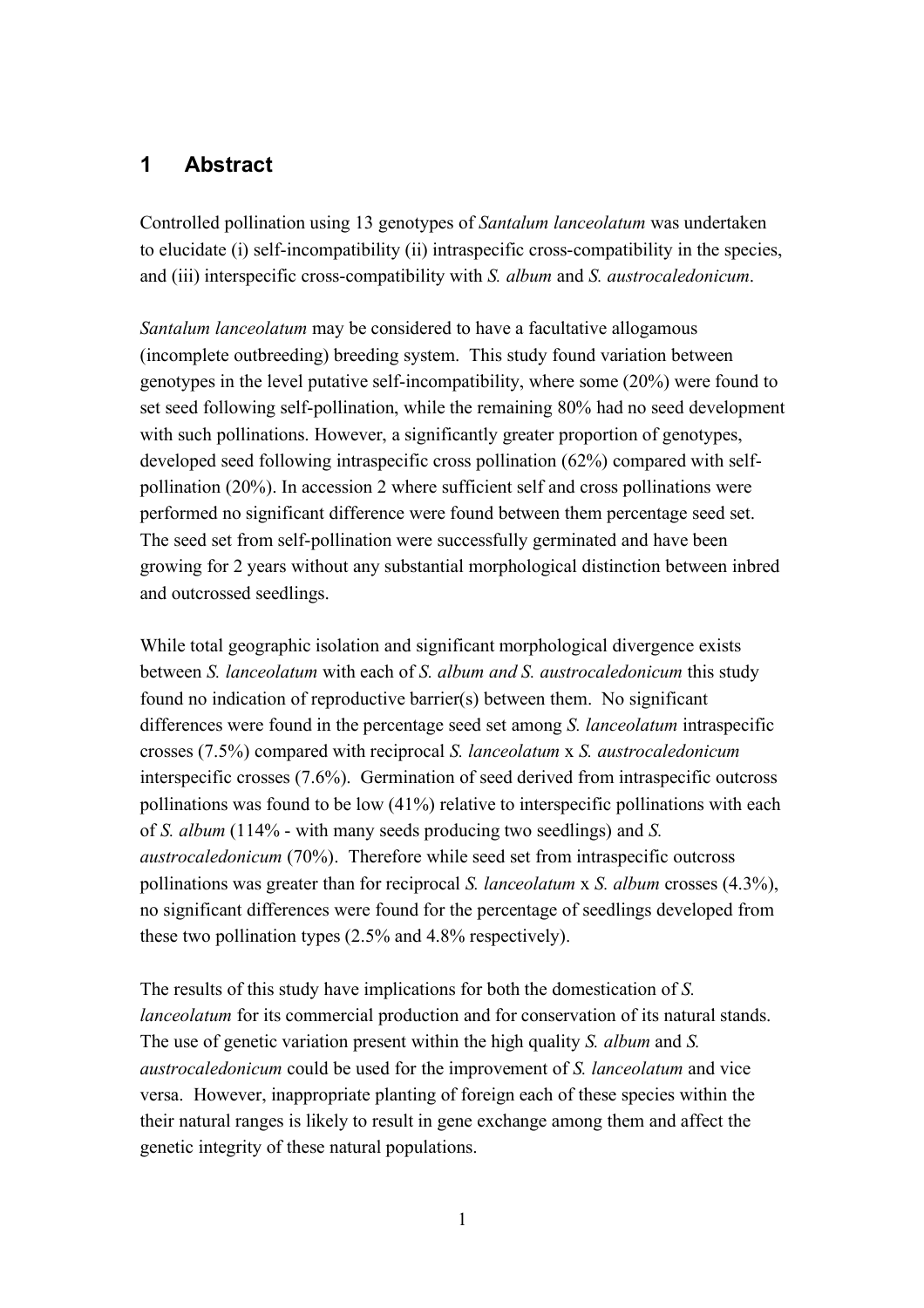## **2 Introduction**

*Santalum* (sandalwood) is a genus of hemi-parasitic tree species occurring throughout south and south-east Asia, Australia and the Pacific. The heartwood of several species produces valuable aromatic oil widely used in perfumery, medicines and incense. Throughout the world, sandalwood products are being sourced from declining natural stands and the international price for natural sandalwood products continues to increase. Therefore significant opportunity exists to establish commercial sandalwood agroforests, to reduce pressure on wild stands, improve consistency of product supply and increase economic outcomes for smallholder farmers.

In Queensland, sandalwood (*S. lanceolatum*) has long been commercially exploited for its powdered heartwood used in funeral pyres and insence. Harvesting natural sources of sandalwood in Cape York commenced after 1900 and continued until the early 1930's, which was stimulated mainly by demand from China. Many of the European sandalwood-getters relied heavily on the local knowledge and labour of Aboriginal people in each area to find and harvest the trees (Wharton 2005). In Queensland the indigenous sandalwood (*S. lanceolatum*) has been exported to Asia as wood from Cape York Peninsula since the late 19<sup>th</sup> century.

While little commercial harvesting continues on Cape York today because of the scattered resource, indigenous communities are interested in re-establishing the sandalwood resource to support local enterprise. The lower quality of *S. lanceolatum* oil compared with other commercial sandalwood species such as *S. album*, *S. yasi* and *S. austrocaledonicum* has limited the commercialisation of this species as cultivated sandalwood. However with recent identification of high quality *S. lanceolatum* in Cape York (Page *et al.* 2007) there is opportunity to develop this resource for commercial agroforestry plantings.

The development of *S. lanceolatum* as significant agroforestry crops will depend on the development of forms suited to commercial production, with high growth rates yielding high volumes of heartwood containing concentrated oils with high levels of α- and β-santalol. The implementation of a successful breeding programme for any sandalwood species will depend upon knowledge of its breeding system and its crosscompatibility with related species that are a source for potentially useful characters. Given also the continued exploitation of *S. lanceolatum* in Queensland a knowledge of its breeding system will assist those developing strategies aimed at conserving current wild populations and establishing new plantings within it natural distribution. Information on the breeding system and patterns of gene flow are important for planning germplasm collection, designing and managing seed orchards and for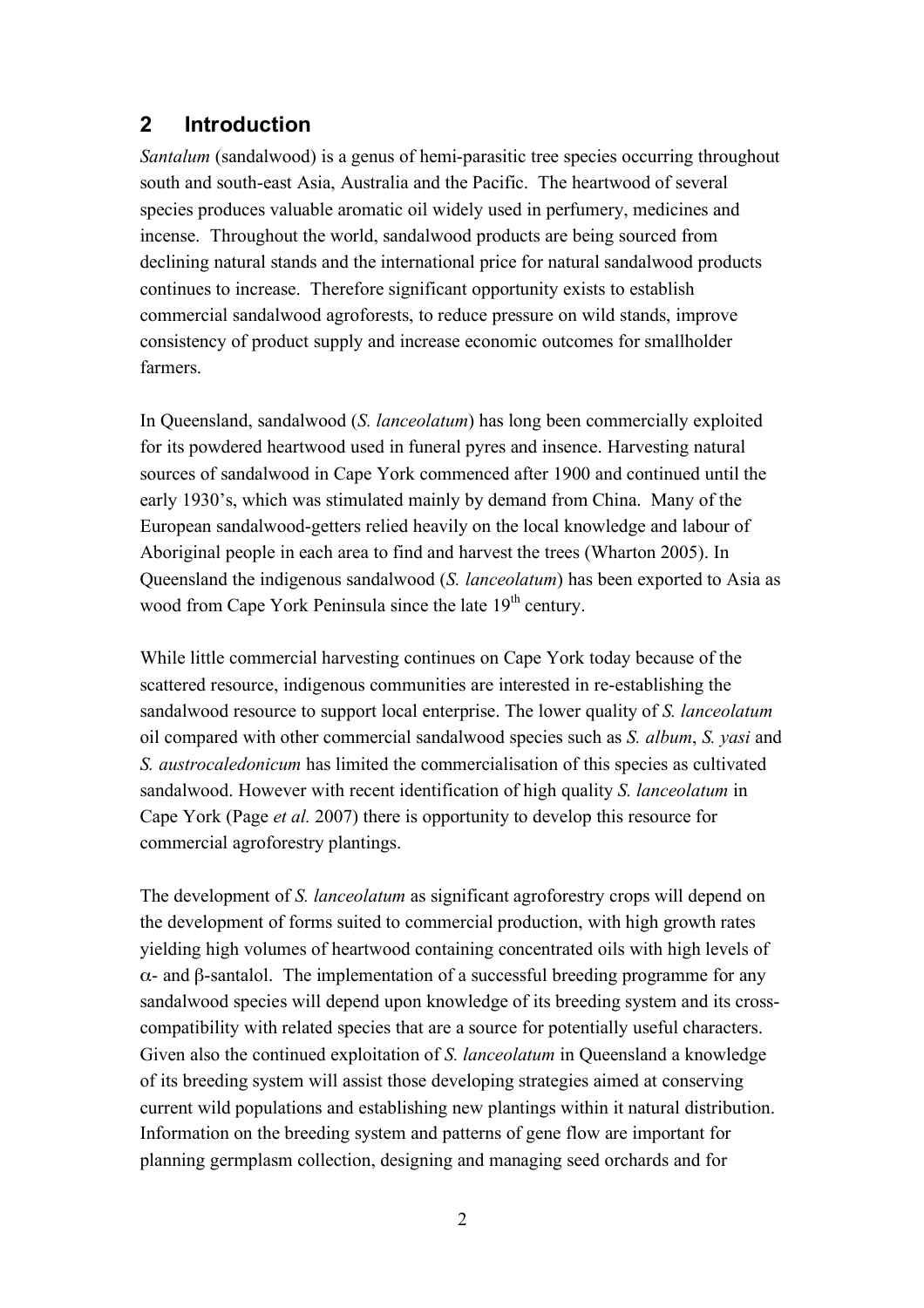maintaining genetic diversity in breeding populations The objectives of the present study were to determine levels of (i) self- and (ii) cross-compatibility within *Santalum lanceolatum, S. album* and *S. austrocaledonicum* and (iii) cross-compatibility between these three sandalwood species.

# **3 Materials & Methods**

## **3.1 Stages of flower and inflorescence development**

Phenological stages of flowers and inflorescences of *S. lanceolatum, S. album and S. austrocaledonicum* were determined by twice daily observations of an individual inflorescence from 3 accessions of each species. These observations were undertaken from the period of anthesis of the first flower, to petal fall and style desiccation of the last flower on a given accession. Based on these observations, phenological stages in the development of a single flower were identified. A single inflorescence from each species was photographed daily. Phenological stages of a flower were measured relative to the day of anthesis, or the time of flower-opening, which was considered to be day zero on its development scale.

## **3.2 Controlled pollination**

Grafted clones of *S. lanceolatum*, *S. album* and *S. austrocaledonicum* were grown in 300mm-diameter pots in a soil-less potting medium in an insect-proof greenhouse with drip irrigation. Flowers were emasculated during anthesis using pointed forceps. The anthers removed during this process were either placed in small plastic vials and placed in a desiccator with silica gel or used immediately for pollination. All pollinations were made using pollen collected during the day (i.e. pollen was not stored and used on subsequent days). Pollinations were carried out by applying the pollen-shedding anther to the stigma until pollen grains had adhered to the stigma. Individual inflorescences were pollinated with a single pollen source and each was tagged with details of pollen donor.

Thirteen genotypes of *Santalum lanceolatum* (accessions 0, 1, 2, 5, 8, 10, 14, 16, 25, 27, 29, 30 and 31) collected from Cape York Peninsula were used to examine selfincompatibility within, and intraspecific compatibility between them. Eleven of these genotypes (accessions 0, 2, 5, 10, 14, 16, 25, 27, 29, 30 and 31) were used also in crosses to evaluate the reciprocal interspecific compatibility with three genotypes of *S. album* (E5, E7 and E8). Five *S. lanceolatum* genotypes (accessions 2, 5, 14, 16, and 29) were used in reciprocal crosses with one genotype of *S. austrocaledonicum* (T1). Seed production in *S. lanceolatum* was examined in 182 unpollinated, 232 selfpollinated, 241 outcross (between different accessions) 1486 interspecific (1250 with *S. album* and 236 with *S. austrocaledonicum*) pollinated flowers (Table 1). Genotype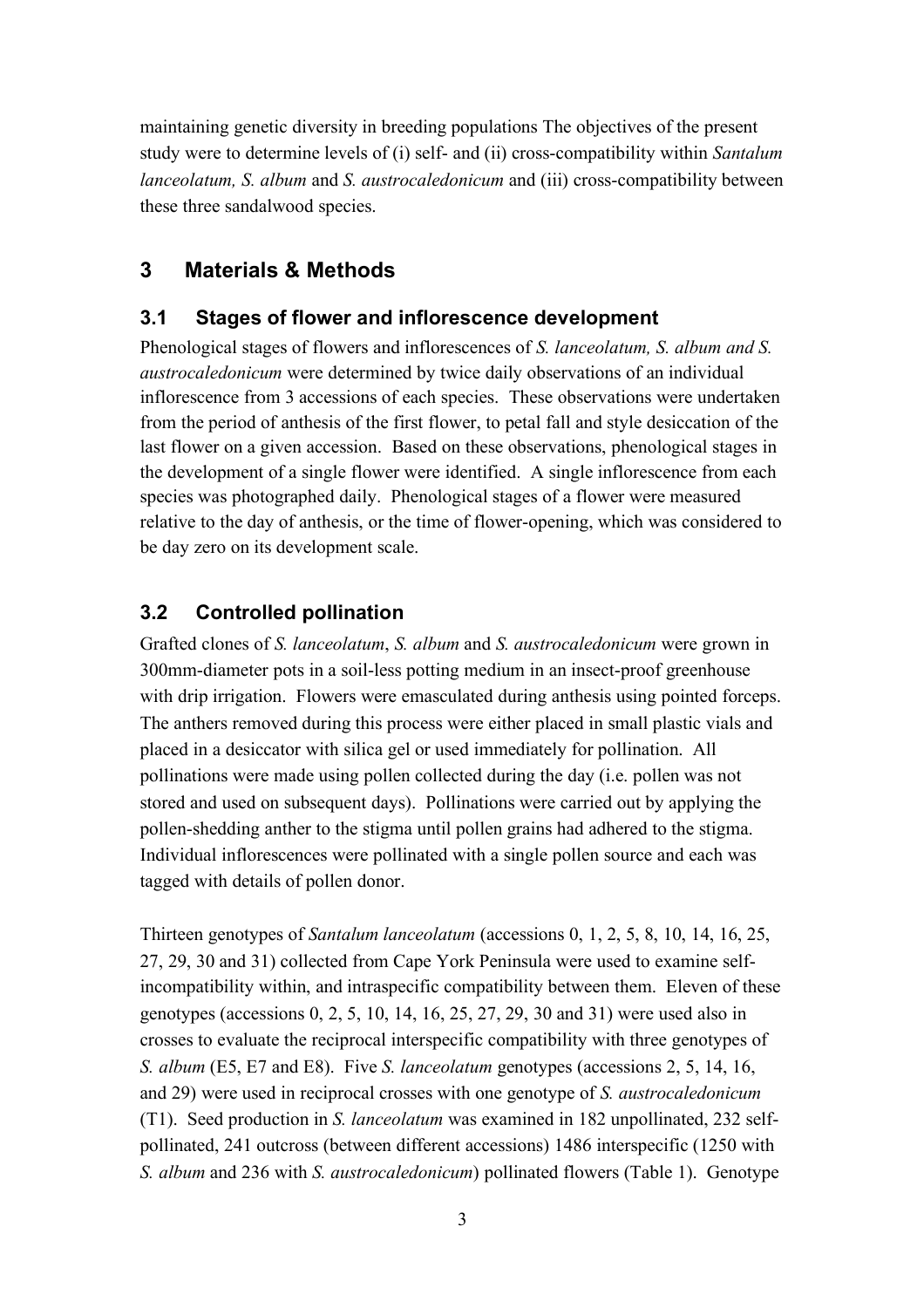combinations and unique pollinations are pollination treatments involving a unique combination of genotypes. For instance a cross between accessions 1 and 2 would be considered to be unique from a cross between accessions 1 and 5.

| <b>Pollination Type</b>               | Genotype<br><b>Combinations</b> | <b>Flowers</b><br>'Treated' |
|---------------------------------------|---------------------------------|-----------------------------|
| S. lanceolatum unpollinated           |                                 | 182                         |
| S. lanceolatum self-pollinated        | 10                              | 234                         |
| S. lanceolatum intraspecific          | 13                              | 241                         |
| S. lanceolatum x S. album             | 20                              | 820                         |
| S. album x S. lanceolatum             | 23                              | 430                         |
| S. lanceolatum x S. austrocaledonicum | 5                               | 116                         |
| S. austrocaledonicum x S. lanceolatum | 5                               | 120                         |
| Total                                 | 83                              | 2143                        |

**Table 1: The number of genotype combinations (unique 'pollinations') and treated/pollinated flowers for seven different pollination types.** 

Pollinations were carried out on three separate flowering events during September 2007, December 2007 and February 2008. Flowers were left on the plants for approximately 8-10 weeks from pollination to fruit harvest. Fruits from each pollination category were collected, the flesh was removed and the seed air-dried before storing in a sealed plastic containers at 4°C.

Germination of seed resulting from controlled pollination was undertaken in a seed raising mix with a 1:1 ratio of medium grade perlite and vermiculite. Seeds were placed under 50% shade and were watered through an automatic irrigation system for 15 minutes per day. Seeds were considered germinated after they had been pricked into pots and survived for a period of 3 months.

Differences in the (i) proportion of pollinated flowers developing into seed and seedlings between pollination types (i.e. unpollinated, self-pollinated, intraspecific out-cross pollinated etc.) and (ii) the proportion of unique pollinations developing seed and seedlings were evaluated using an equality test of two binomial proportions (Ott and Longnecker 2001) calculated by:

$$
z = \frac{(\hat{\pi}_1 - \hat{\pi}_2)}{\sqrt{\frac{\hat{\pi}_1(1 - \hat{\pi}_1)}{n_1} + \frac{\hat{\pi}_2(1 - \hat{\pi}_2)}{n_2}}}
$$

The two binomial populations are denoted by  $\hat{\pi}_1 = \frac{y_1}{y_1}$  and  $\hat{\pi}_2 = \frac{y_2}{y_1}$  where  $y_1$ seeds/seedlings are recorded for the random sample of  $n_1$  pollinations from population 1, and  $y_2$  seeds/seedlings are recorded for the random sample of  $n_2$  pollinations from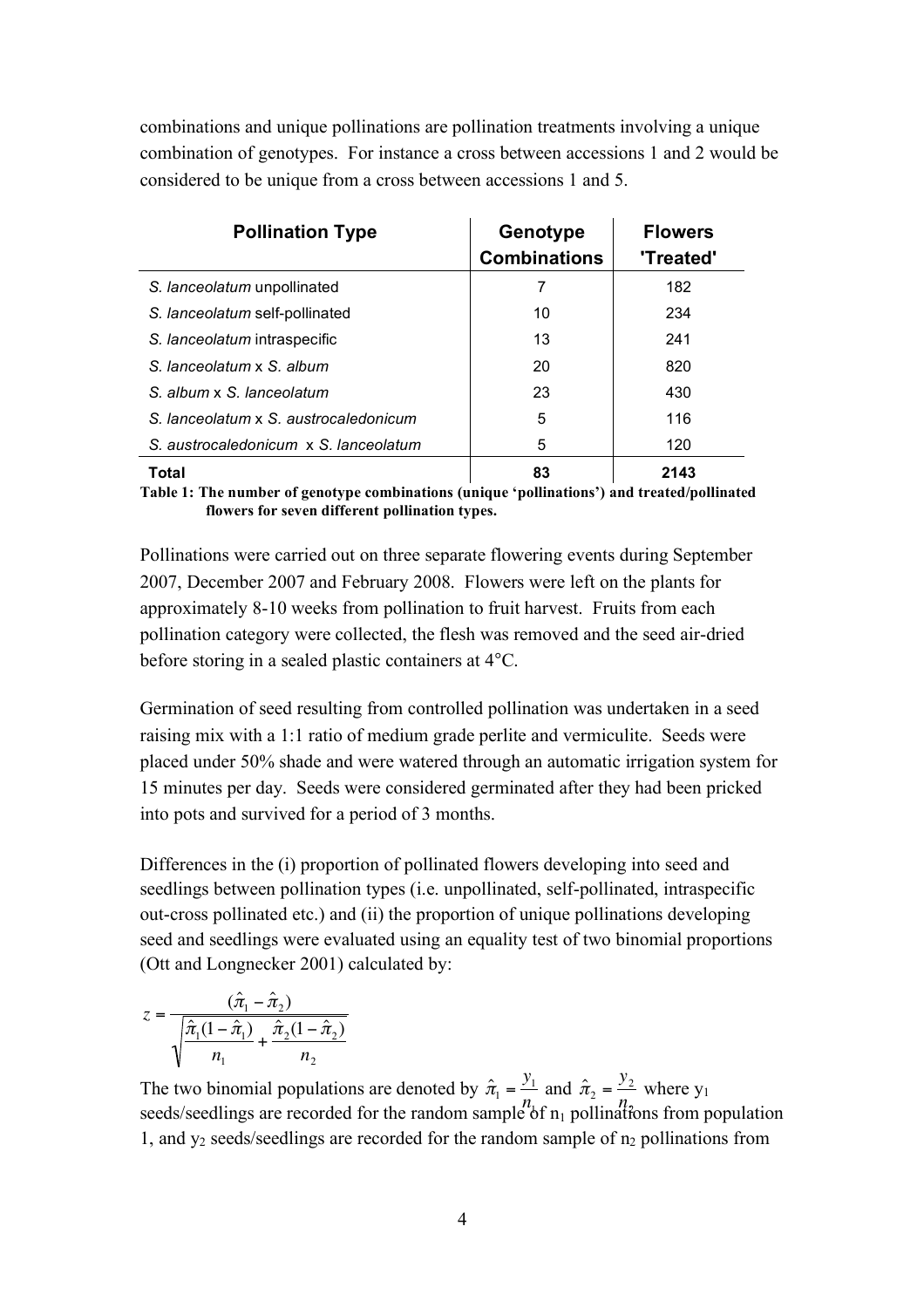population 2. The null hypothesis was rejected where the absolute value of the statistic z was greater than  $z_{0.05} = 1.645$ .

This statistical approach was used because, although a sufficient number of pollinations per pollination type were performed, in some cases a low number of replicates or genotype combinations did not permit evaluation by two-way ANOVA.

## **4 Results**

#### **4.1 Flower and inflorescence development in** *Santalum lanceolatum*

Flowers of *S. lanceolatum* are found within terminal or axillary panicles consisting of greater than 10 flowers. Individual flowers open and close within 12-24 hours, often opening in the morning and closing by the evening of a given day. All flowers on the inflorescence can complete their opening and closing over a period of 7-14 days, depending upon prevailing weather conditions.

The floral tube is approximately 3mm long and the anther filaments, hypanthial lobes and tepals emerge from the top. The corolla consists of 4-, rarely 5-tepals, which together with the anthers, alternate with the hypanthial lobes. The width of the flower the tips of each tepal ranges from 5-7mm. Sweet smelling nectar is produced at the base of the floral tube.

Anther filaments are short (1.0-1.5mm long) and dorsifixed to anthers (1.5-2.0mm long) that shed pollen along longitudinal slits. Trichomes (0.5-1.5mm long) are found at the base of each anther filament extending in the floral tube and towards the back of the anthers. Hypanthial lobes are typically yellow and alternate between anthers ranging from 1.0-1.5mm long

The style is approximately double the length of the floral tube and the stigma is presented approximately 0.5-1.0mm above the top of the anthers. The stigma has 3 to 4 lobes and short papillae, but no change in stigma morphology such as swelling, colour change or evidence of exudate was observed during the experiment. The ovary is inferior to the floral tube and once fertilisation has been effected, the floral tube is abscised from the pedicel. The ovary swells to become a single seeded drupe, and the floral tube abscission scar is observed at the top of the fruit. The flower abscission occurs rapidly (1-2 days) in cases where no fertilisation has taken place.

Phenological stages of *S. lanceolatum* may be simply described as opened or closed given that they perform this within 12-24 hours, with little morphological changes in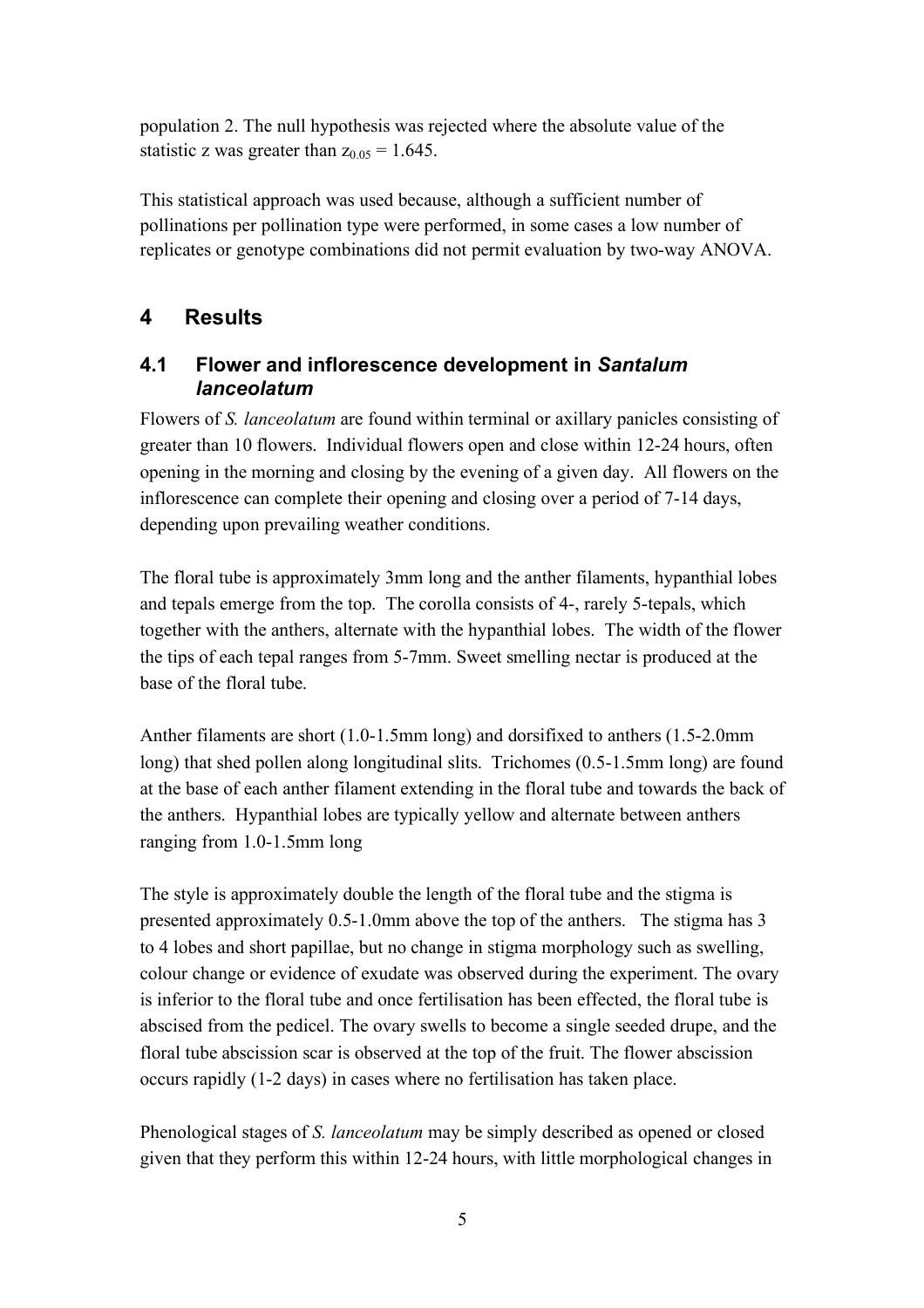the reproductive structures during this brief period. Pollen shed occurs simultaneously as the flower opens (defined as anthesis) and, in the absence of sufficient pollinators, the flower can close again with apparently viable pollen remaining on the anthers. It is unclear whether the stigma is viable when the flower is open, but given that flower abscission in the absence of pollination occurs within 48 hours of closing, stigma receptivity is likely to be during the open phase or just after the flower closes. The timing of controlled pollination obviously needs to occur during the day of opening.

#### **4.2 Flower and inflorescence development in** *Santalum album*

While the general floral morphology of *Santalum album* is similar to that of *S. lanceolatum*, the flowers of *S. album* (a) have a longer 'life' – 7-9 days compared with 12-24 hours, (b) change colour from white to red rapidly after opening, (c) have a smaller and less prominent stigma that do not extend beyond the height of the stamens (d) have less trichomes at the base of the anther filament, particularly within the floral tube (e) have tepals that open but do not close.

In the inflorescences evaluated the mean number of days from flower opening to closing was 8.7 days, with the flower tepals opening white and remaining this colour for only a brief period (0.8 days) before gradually changing over 1.4 days from white to red and remaining red for the remaining 6.5 days before either the flower or floral tube is abscised.

The floral tube is approximately 2.5mm long and the anther filaments, hypanthial lobes and tepals emerge from the top. The width of the flower from the tips of each tepal ranges from 5-6mm when the flower first opens, but as the colour of the tepals change from white to red the tips recurve downwards.

Anther filaments and anthers are shorter than for *S. lanceolatum* (~1.0mm and 1.5mm long respectively). Trichomes (0.5-1.5mm long) are found at the base of each anther filament extending only towards the back of the anthers. Trichomes at the base of the anther filaments are either minute or absent within the floral tube. Hypanthial lobes are red from flower opening are shorter than in *S. lanceolatum* (0.5-1.5mm long).

The style is approximately 3mm long and the stigma is presented at, or slightly below, the level of the top of the anthers (approximately 0.5mm away from each anther) when the flower opens. As the flower develops the anthers recurve away from the stigma, increasing the distance between the stigma and anther to approximately 1.0mm. The stigma has 3 to 4 lobes and short papillae, the stigma and style change colour from white at opening to pink concurrently with the colour change in tepals.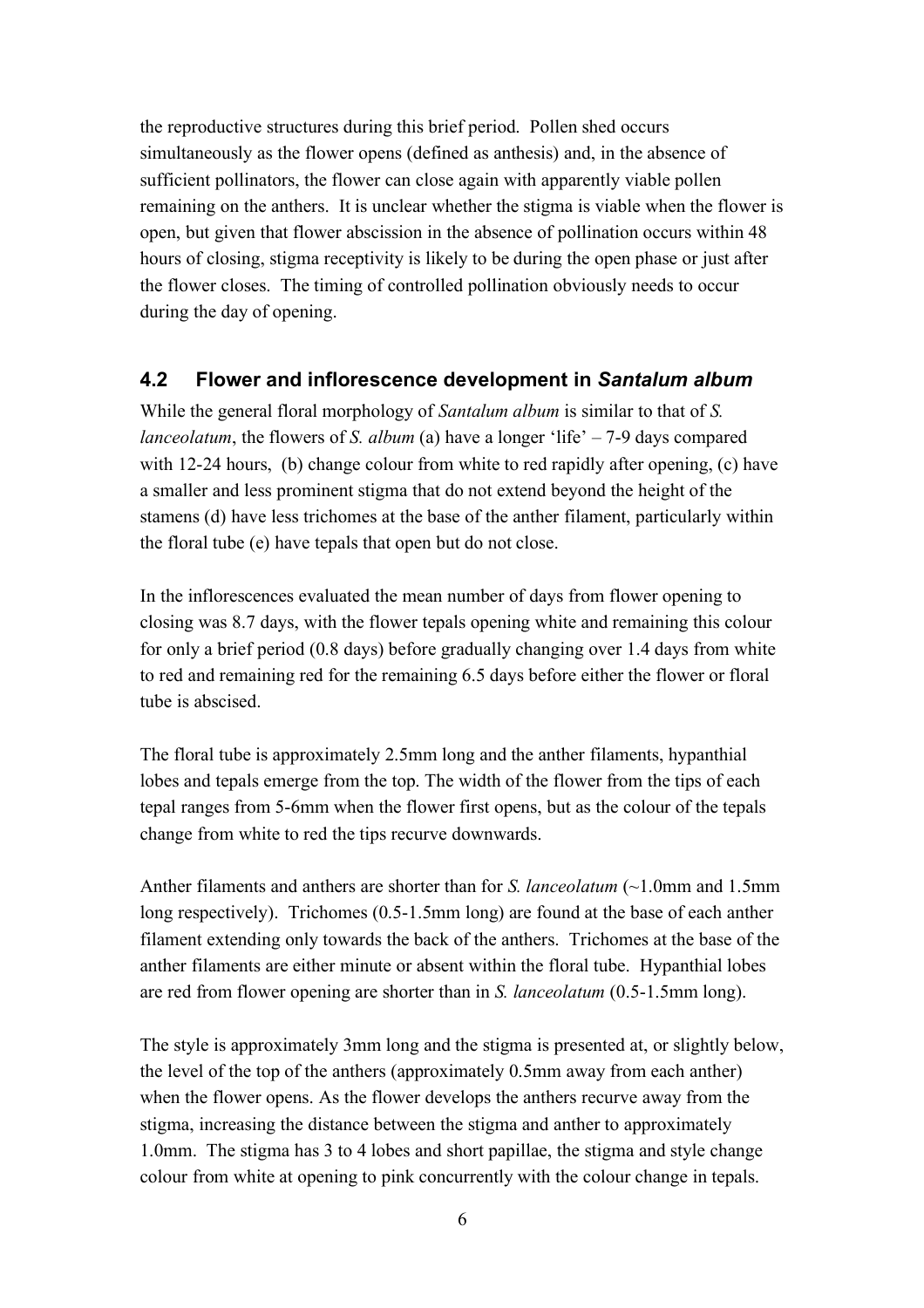No evidence of stigma exudate in *S. album* was observed during the experiment. The ovary is inferior to the floral tube. Number of flowers per inflorescence ranges from 20-40 flowers.

#### **4.3 Flower and inflorescence development in** *Santalum austrocaledonicum*

The general floral morphology of *Santalum austrocaledonicum* is similar to that of *S. lanceolatum* with very few distinguishing features between the two. The main difference between these species is the longer flower life of *S. austrocaledonicum* which have flowers that open and close within a 24-48 hour period compared with a 12-24 hour period for *S. lanceolatum*. A flower from *S. austrocaledonicum* will typically open during the morning of a given day and close again during the afternoon of the following day. The tepals of *S. austrocaledonicum* open more completely than *S. lanceolatum* where the tips of its tepals recurve downward within 12 hours of opening before closing again 36 hours later.

During observations of floral morphology and undertaking controlled crosses with all three *Santalum* species, it was evident that substantial variation in pollen production could be found among the accessions. Those with higher pollen production (Accessions 02 25, 29, E5 and T1) were typically more successful in siring seeds when used as a male parent. Interestingly these were also relatively more successful seed bearing parents. This apparent variation in fecundity could explain the existence of the folklore 'man' and 'woman' varieties reported for *S. austrocaledonicum* in Vanuatu (Siwatibau *et al.* 1998) and *S. macgregorii* in Papua New Guinea (Gunn *et al.* 2002). Further investigations of this breeding behaviour through replication of ramets is required, since this result may have been due to variation in the maternal resources, which resulted in lower general productivity of some compared with other accessions.

## **4.4 Unpollinated flowers**

No signs of fruit development were observed in any of the unpollinated flowers in this experiment. Flowers of all species in this treatment were shed towards the end of their expected 'life' (*S. lanceolatum* 12-24 hours, *S. album* 7-9 days and *S. austrocaledonicum* 24-48 hours). No floral-tube abscission, indicating fruit development, was observed and no seeds were set from any flowers of this treatment.

## **4.5 Self-incompatibility in** *S. lanceolatum*

Mean seed set per self-pollinated flower was 1.3%, which was significantly  $(P<0.05)$ fewer than the 7.5% of flowers in intraspecific cross-pollination (Figure 1). Seed set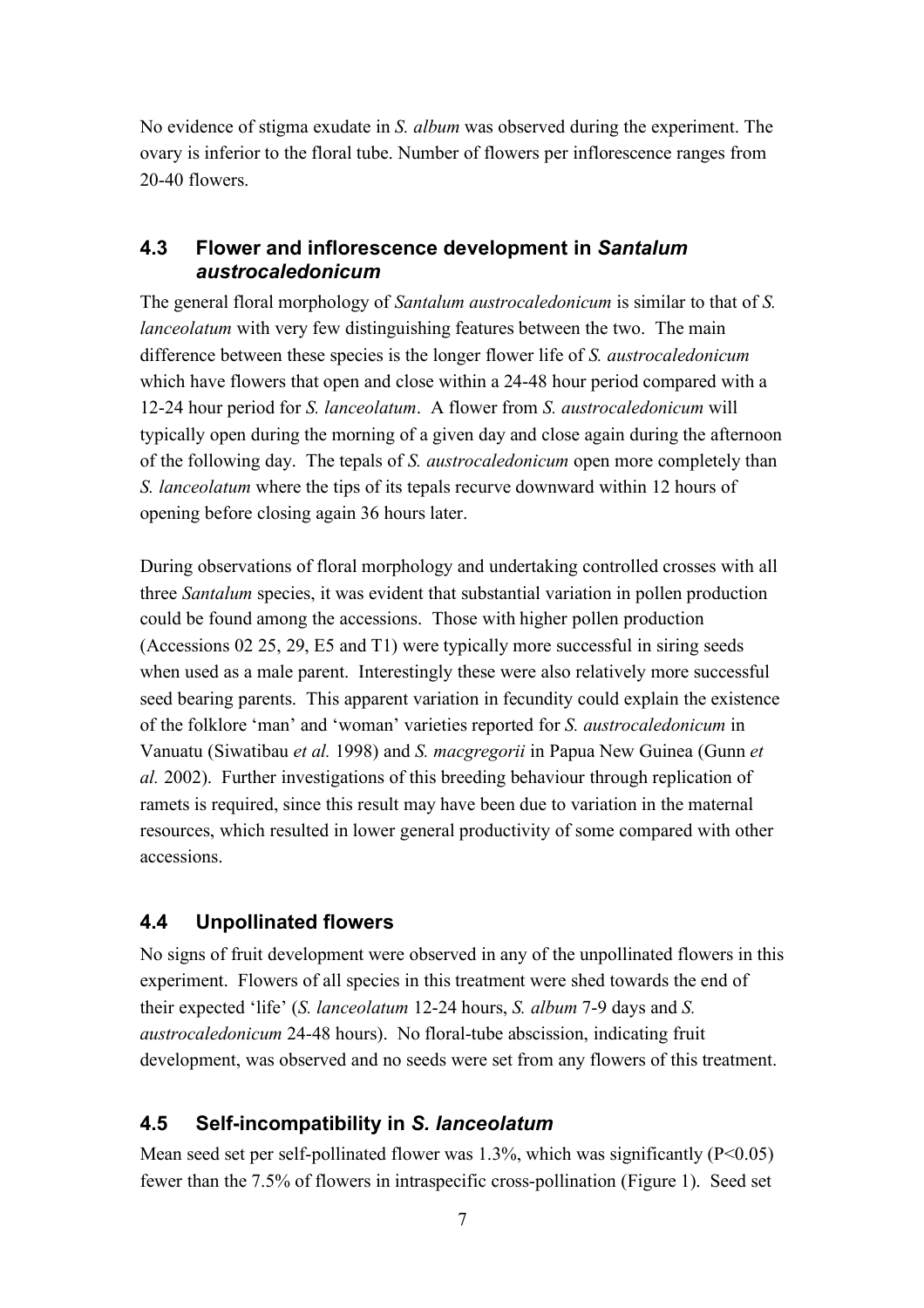following self-pollinations occurred in accession 2 and 29 where 3.6 and 7.4% of selfpollinated flowers set seed from 55 pollinations combined. The percentages for accession 2 were not significantly (P<0.05) different from intraspecific crosspollinations involving this accession (used both as pollen donor or recipient) where 8.6% flowers set seed from 105 pollinations. No intraspecific cross-pollinations were performed using accession 29 so a similar comparison between self- and intraspecific cross-pollinations for this genotype was not possible. No seeds were set from any of the remaining 8 genotypes after a total of 179 self-pollinations.

Two of ten self-pollinated genotypes (20%) set seed in this experiment, which was significantly ( $P \le 0.05$ ) lower than intraspecific pollinations, where  $8/13$  ( $62\%$ ) unique crosses developed seed (Figure 2). Likewise the percentage of unique 'crosses' developing seed within reciprocal interspecific hybridisations between *S. lanceolatum* with each of *S. album* and *S. austrocaledonicum* were significantly (P<0.05) greater (45% and 90% respectively) when compared with self-pollinated flowers. A similarly low-level of self-pollinated genotypes developed seedlings relative to interspecific crosses, but no significant difference was found between self- and intraspecific crosspollinations (Figure 2).

The percentage of self-pollinated *S. lanceolatum* flowers developing into seed was significantly lower than for all other pollination types. The percentage of selfpollinated flowers that developed into seedlings however, was not significantly different from intraspecific crosses among *S. lanceolatum* genotypes and also between *S. album* ( $\Diamond$ ) and *S. lanceolatum* ( $\Diamond$ ) and *S.* lanceolatum ( $\Diamond$ ) and *S.* austrocaledonicum crosses  $(\varphi)$ . Significantly greater percentage of flowers developing into seedlings were found for each of the interspecific crosses *S. lanceolatum* ( $\Diamond$ ) x *S. album* ( $\Diamond$ ) and *S.* austrocaledonicum ( $\Diamond$ ) x *S. lanceolatum* ( $\Diamond$ ) compared with *S. lanceolatum* self-pollinated flowers.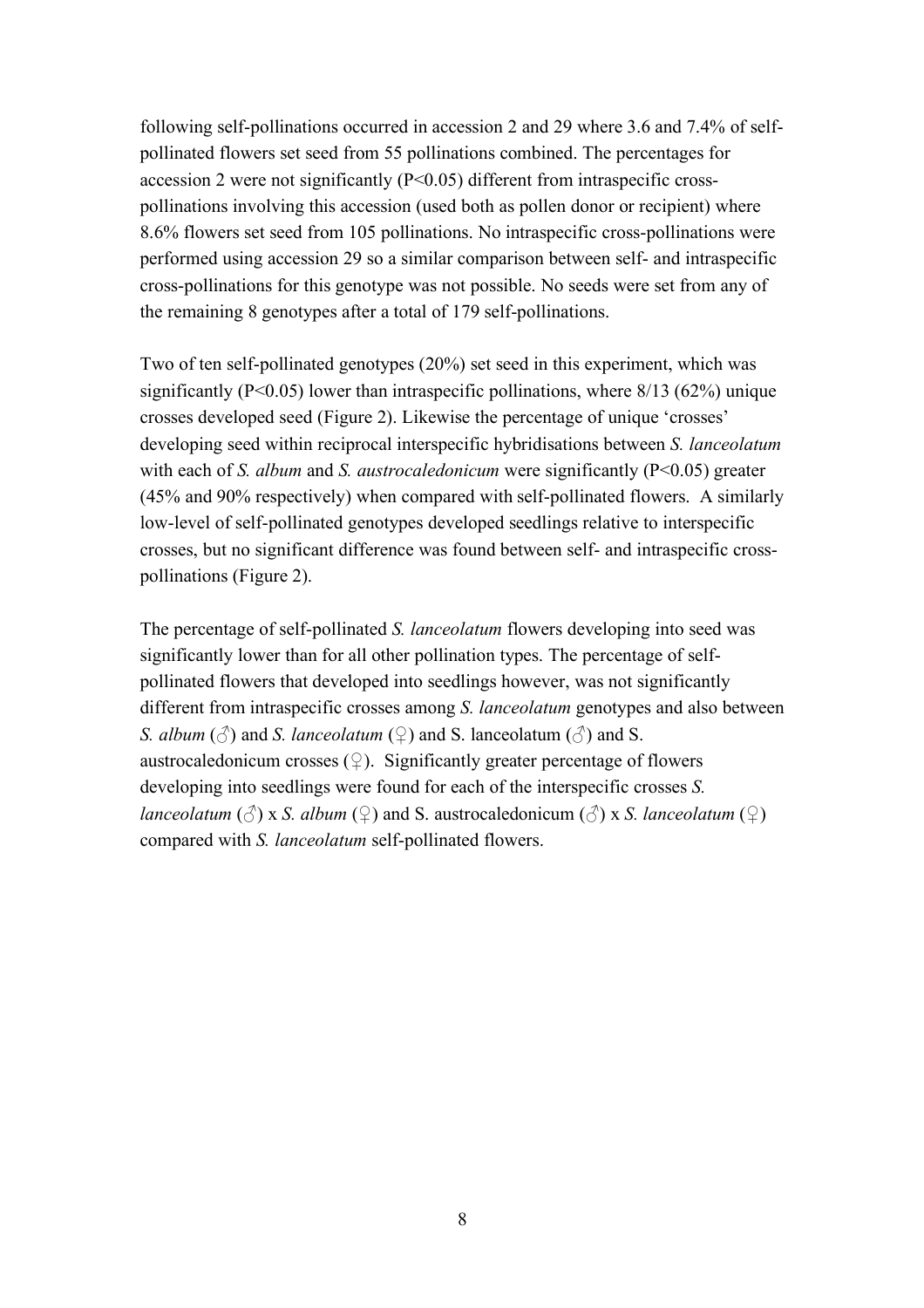

**Figure 1: Number of seed and seedlings per pollinated flower for self and intraspecific pollinations in** *S. lanceolatum* **(lanc. self and lanc. intra respectively) and reciprocal interspecific pollinations between** *S. lanceolatum* **with each of** *S. album* **(lanc. x alba. and alba. x lanc.) and** *S. austrocaledonicum* **(lanc. x aust. and aust. x lanc.). Vertical bars represent standard errors. Cross types sharing lower case letters are not significantly (P<0.05) different within either the seed or seedling response variable.** 



**Figure 2: Percentage of unique pollinations (i.e. different self pollinated genotypes or different genotype combinations among cross types) with viable seed and seedlings. Cross types sharing lower case letters are not significantly (P<0.05) different within either the seed or seedling response variable.**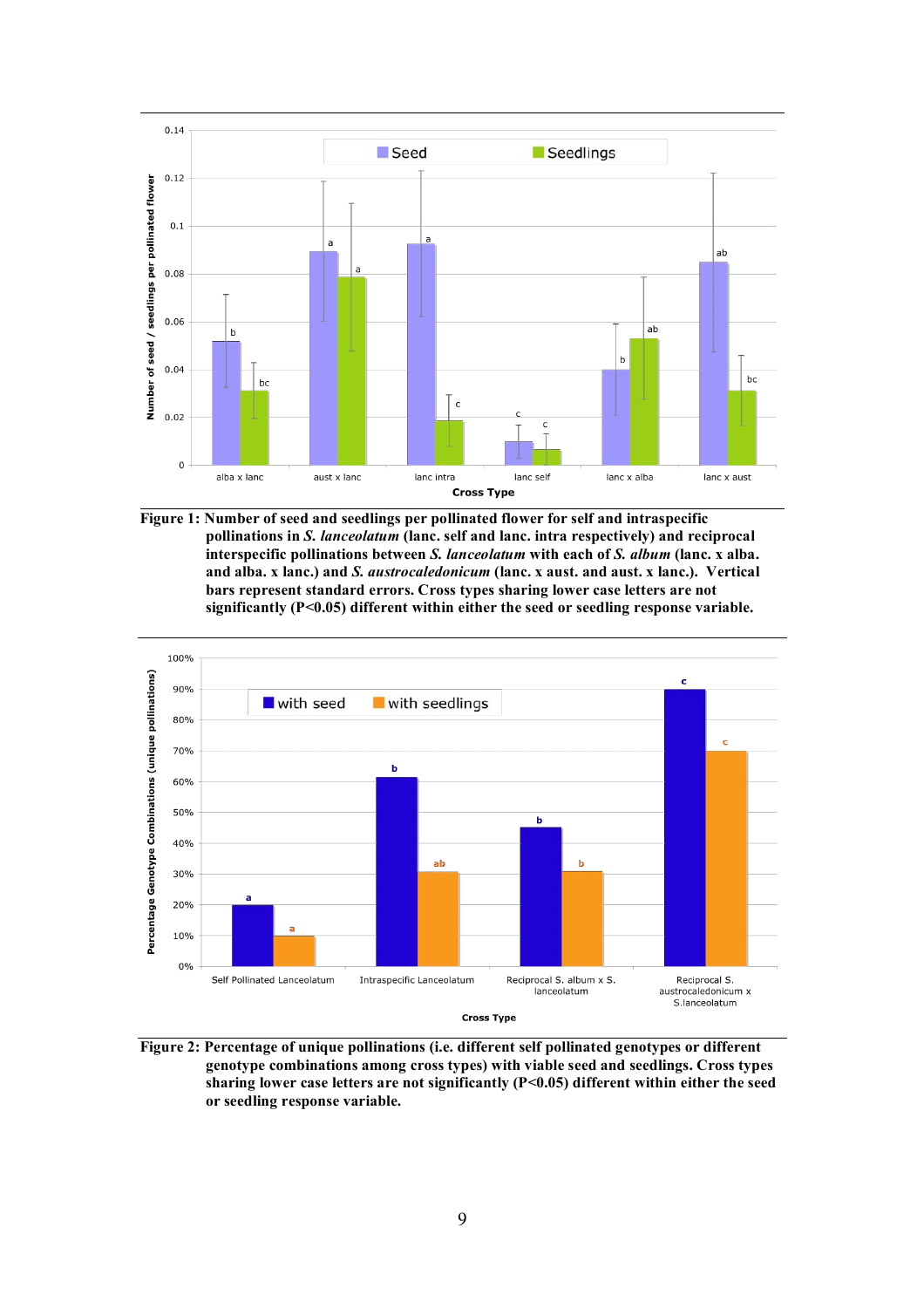#### **4.6 Intraspecific cross-compatibility in** *S. lanceolatum*

Of the 241 intraspecific crosses made in *S. lanceolatum* only 7.5% and 2.5% of pollinations resulted in the production of seed and seedlings respectively. For those crosses representing greater than 10 pollinations the seed set ranged from 0% in 3 different genotype combinations (averaging 16 pollination for each) to 14.2% in crosses between accessions 16 ( $\Omega$ ) and 29( $\varphi$ ) (totalling 14 pollinations).

Only accession 25 was used in over 50 intraspecific cross-pollinations each as a pistillate and pollen parent with at least 3 different genotypes. The mean percentage of seed set per pollination in this accession was not significantly different between pistillate (4.8%) and pollen (5.4%) parent. No other accession had a sufficient number of pollinations or was crossed with at least 3 different genotypes to permit such evaluation of differences in fecundity between its use as either a 'female' or 'male' parent for intraspecific crosses.

While the number of seed developed per pollinated flower was significantly  $(P<0.05)$ greater in *S. lanceolatum* intraspecific crosses compared with self pollination, there was no difference among these cross types for the number of seedlings per pollinated flower (Figure 1). A similar pattern was found between these two cross types for the percentage of unique pollinations that developed seed where intraspecific crosses were significantly (P<0.05) greater but no statistical differences were found between these cross types for the percentage of unique crosses developing seedlings (Figure 2). No significant differences were found for unique crosses developing seed or seedlings between *S. lanceolatum* intraspecific and reciprocal *S. lanceolatum* x *S. album* interspecific. In contrast, a significantly  $(P<0.05)$  greater number of unique crosses were found to develop seed and seedlings in reciprocal *S. lanceolatum* x *S. austrocaledonicum* compared with *S. lanceolatum* intraspecific crosses (Figure 2).

#### **4.7 Interspecific cross-compatibility between** *S. lanceolatum*  **with** *S. album*

Variation among the interspecific crosses between *S. lanceolatum* (♂) and *S. album*  $(\circled{2})$  was found in the percentage of seed set per pollinated flower, ranging from 0– 23% and from 0-16% in its reciprocal crosses (*S. album* (♂) and *S. lanceolatum* (♀)) for those crosses with greater than 10 pollinations. Interestingly 38% of the seeds developed from the former interspecific cross type resulted in 2 seedlings following germination. In crosses involving *S. album* ( $\Diamond$ ) and *S. lanceolatum* ( $\Diamond$ ) the percentage of seed producing 2 seedlings was 7.5%. No other cross type (self,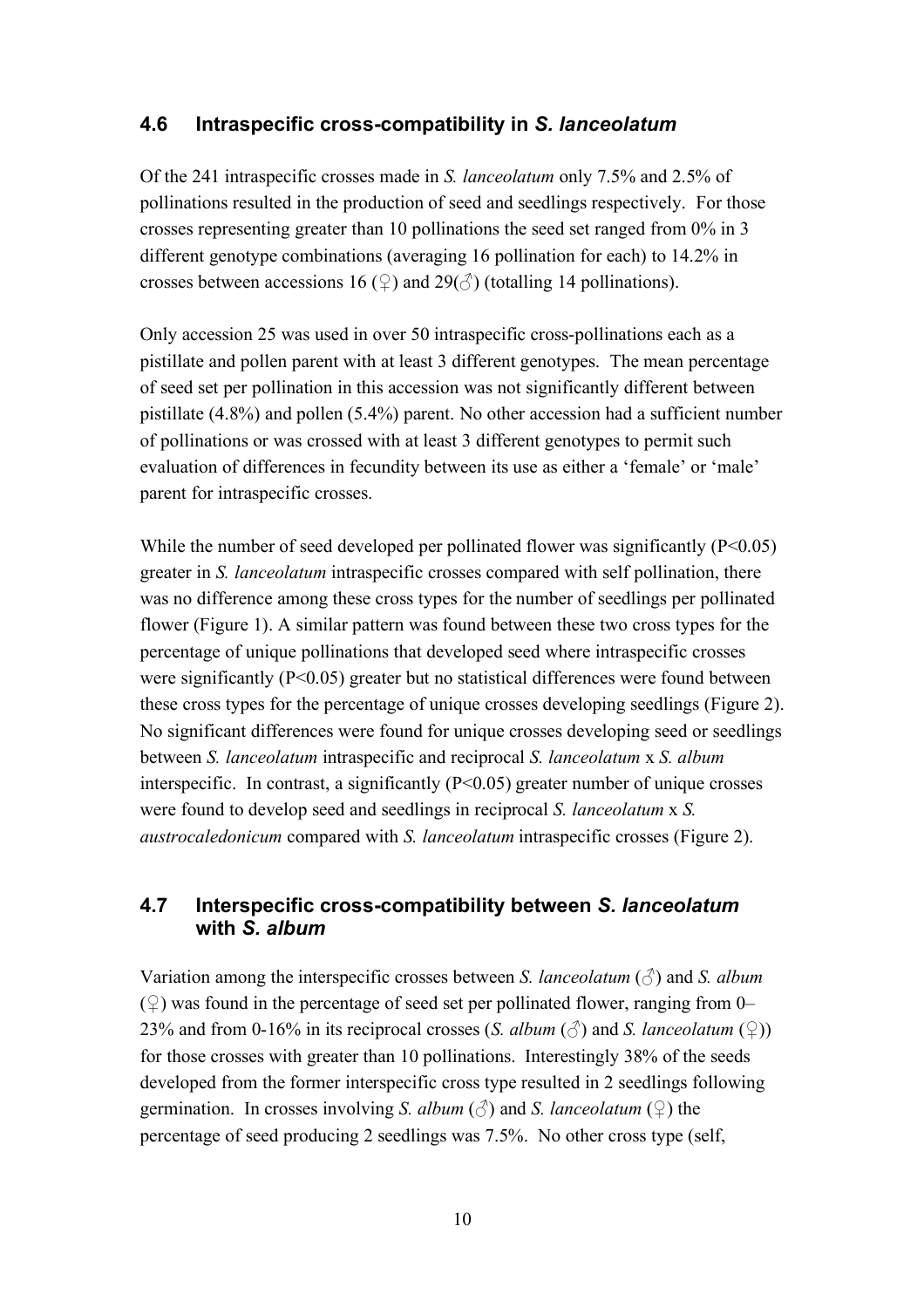intraspecific or *S. lanceolatum* x *S. austrocaledonicum*) had seed that produced 2 seedlings.

A significantly (P<0.05) greater number of seeds per pollinated flower was found following intraspecific pollination among *S. lanceolatum* genotypes compared with reciprocal interspecific crosses between *S. album* and *S. lanceolatum*. However no significant differences were found in the number of seedlings per pollinated flower was found between crosses among *S. album* ( $\Diamond$ ) x *S. lanceolatum* ( $\Diamond$ ) and *S. lanceolatum* intraspecific pollinations. Furthermore crosses among *S. lanceolatum*  $(\text{or} \beta)$  x *S. album*  $(\text{or} \beta)$  had a significantly (P<0.05) greater number of seedlings per pollinated flower than for *S. lanceolatum* intraspecific pollinations.

Significantly (P<0.05) fewer unique crosses were found to develop seed and seedlings in reciprocal *S. lanceolatum* x *S. album* interspecific *compared with reciprocal S. lanceolatum* x *S. austrocaledonicum* crosses (Figure 2).

#### **4.8 Interspecific cross-compatibility between** *S. lanceolatum*  **with** *S. austrocaledonicum*

In the present experiment only one genotype of *S. austrocaledonicum* (T1) flowered during the period of controlled pollinations. The flowering of this genotype coincided only with the flowering of five genotypes of *S. lanceolatum* (accessions 2, 5, 14, 16, and 29). Therefore in the evaluation of the compatibility between *S. lanceolatum* and *S. austrocaledonicum* only reciprocal crosses between T1 with each of accessions 2, 5, 14, 16, and 29 were possible.

Variation among the crosses between *S. lanceolatum* (♂) and *S. austrocaledonicum*  $(\circled{2})$  was found in the percentage seed set per pollinated flower, ranging from 4–23% and from 0-18% in the reciprocal cross (*S. austrocaledonicum*  $(\text{ }^{\mathcal{Z}})$  and *S. lanceolatum*  $(\circled{2})$ ). No significant differences in the number of seed per pollinated flower were found between *S. lanceolatum* intraspecific crosses and each of the reciprocal interspecific crosses between *S. lanceolatum* and *S. austrocaledonicum*. Number of seedlings per pollinated flower for *S. austrocaledonicum* ( $\hat{\beta}$ ) x *S. lanceolatum* ( $\hat{\varphi}$ ) cross was significantly  $(P<0.05)$  greater than both self- and intraspecific crosses within *S. lanceolatum*. The reciprocal interspecific cross (*S. lanceolatum*  $(\text{ }^{\mathcal{E}})$  and *S. austrocaledonicum*  $(\mathcal{Q})$  however, was not found to differ from these self- and intraspecific crosses.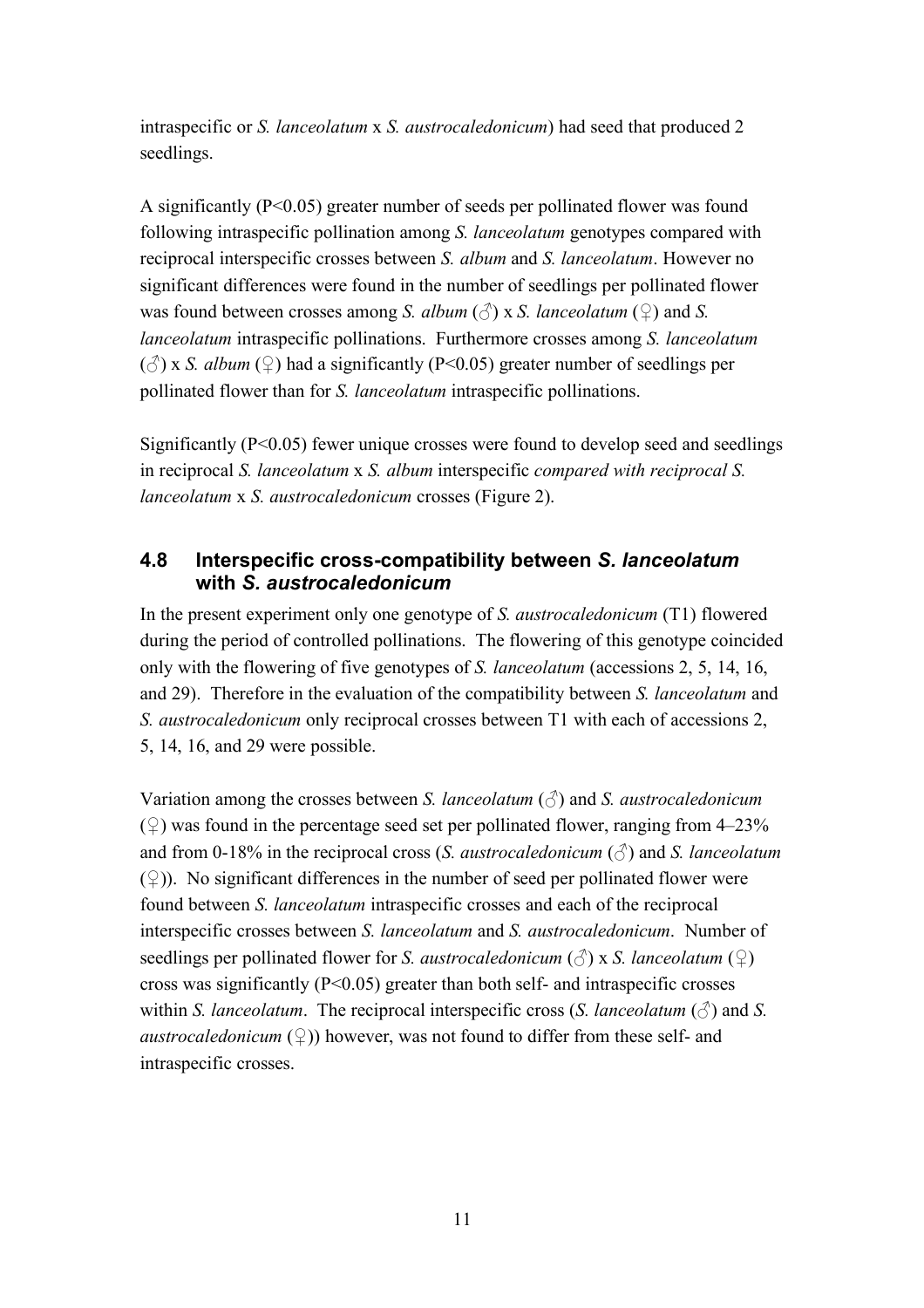# **5 Discussion and Conclusions**

### **5.1 Stages of flower development**

Morphological and phenological similarities between the latter two species suggest that similar natural pollinators may be responsible for affecting pollination in these species. The substantially greater longevity of individual *S. album* flowers compared with both *S. austrocaledonicum* and *S. lanceolatum* is an important phenological distinction between them.

The onset and duration of stages in the floral development in *S. album* was found to vary substantially between flowers on an individual. The rate of flower development, in *E. regnans,* can vary between flowers and seasons within a genotype, which may be strongly influenced by mean daily temperature (Griffin and Hand 1979). It is likely that stigma receptivity in *S. album* occurs during the period of flower opening, since the stigma was observed to desiccate before floral tube abscission. Changes in stigma colour and shape after pollen shed may be used as a basis for determining the onset and duration of stigma receptivity.

Kulkarni and Muniyamma (1998) evaluated changes in stigma morphology and, while these authors did not directly measure stigma receptivity, reported that the presence of a shiny sugary drop on the stigmatic surface is likely to represent stigma receptivity. It was further reported that greatest proportion of the stigma with this morphological feature was consistently observed on the day after flower opening (Kulkarni and Muniyamma 1998). No observations of any stigma exudate were observed in the *S. album* accessions used in this study. However, further investigation of stigma receptivity and morphological changes may lead to visual associations between stigma receptivity and flower development stages, that could be employed in controlled pollination procedures in *S. album*. Stigma receptivity in both *S. spicatum* and *S. album* were reported to commence after the flower opens and attaining a peak 2-3 days later (Rugkhla *et al.* 1997). They further reported that pollen tubes grow more slowly in green compared with red, where they took 2 and 1 days respectively to reach the ovary.

Differences in the rate of flower development in *S. album* is most likely influenced by variation in environmental factors such as temperature, but further investigation is required to further examine its effects. Given the brief 'life' of the flowers in *S. lanceolatum* and *S. austrocaledonicum* the phenological variation was proportionally much greater than for *S. album*, such that the life of a flower in *S. lanceolatum* could vary by as much as 100% (i.e. 12 to 24 hours). In both species no visual changes in stigma morphology were detected. The timing and duration of stigma receptivity requires further investigation, but it is likely that these species are either slightly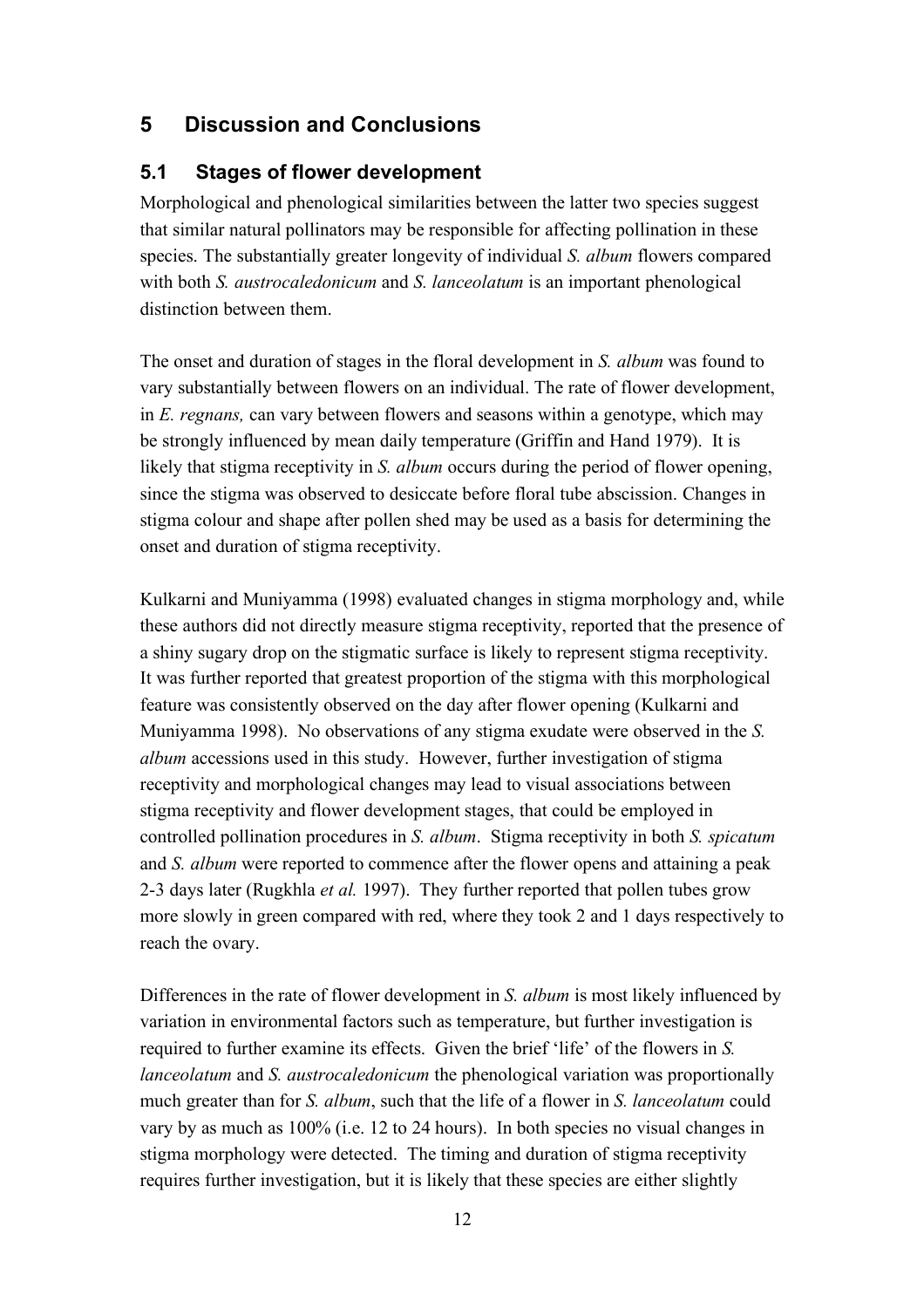protandrous (pollen shed before stigma receptivity) or pollen shed and receptivity occur simultaneously. This is proposed since pollen shed, particularly for *S. lanceolatum*, occurs throughout the period where the tepals are open and the stigma is available for pollination. Furthermore the upper part of the stigma is abscised concurrently with the floral tube, so the stigma is only available for pollination by 'large' insects during the opening of the tepals. In *Santalum* species, the most common pollinators are bees, flies, beetles, ants, butterflies and wasps (Jyothi *et al.* 1991; Kulkarni and Muniyamma 1998). Both ants and flies were commonly observed on the flowers of the three species in this study. Ants were often found to chew and remove the style at its base, although the purpose for this behaviour was not determined. From observations in this study it could be possible that small insects (such as thrips and ants) could penetrate the small openings in the tepals of *S. lanceolatum* and *S. austrocaledonicum* after the flower has closed. The frequency of such events and their influence on effecting pollination is not yet known.

#### **5.2 Unpollinated flowers of** *S. lanceolatum*

In this study, no fruit or seeds were set following isolation of flowers and restricting pollination of *S. lanceolatum*. This result suggests that this species does not possess a capacity for the development of parthenocarpic fruit or clonal seed. This result is similar to that found in *S. album* in China, where no seeds were found in flowers isolated from open pollination by bags (Ma *et al.* 2006).

#### **5.3 Self-incompatibility in** *S. lanceolatum*

Resolving the nature of the breeding system in *Santalum lanceolatum* is important for planning appropriate breeding strategies for its domestication. Such knowledge is also important in interpreting the nature and extent of genetic variability in natural populations of the species, and in turn it would lead to greater efficiency in the evaluation and use of this natural variation for plant breeding. The mean seed set per pollinated flower in *S. lanceolatum* was significantly greater following crosscompared with self-pollination, where seed set from cross-pollination was 5.8-times, greater than from 'selfing'. This result indicates a possible self-incompatibility mechanism(s) operating in this species. Rugkhla *et al.* (1997) proposed that both preand post- fertilisation self-incompatibility mechanisms were operating in *S. album* and *S. spicatum*. This study however, found that putative self-incompatibility mechanism(s) in *S. lanceolatum*, may either be incomplete, or subject to genetic variation between accessions, given that seed set, was affected following self pollination in 20% of genotypes tested. Furthermore, two self-pollination derived seeds were successfully germinated and have continued to grow for a period of 2 years without indication of any deleterious effects of inbreeding. Warburton (2000)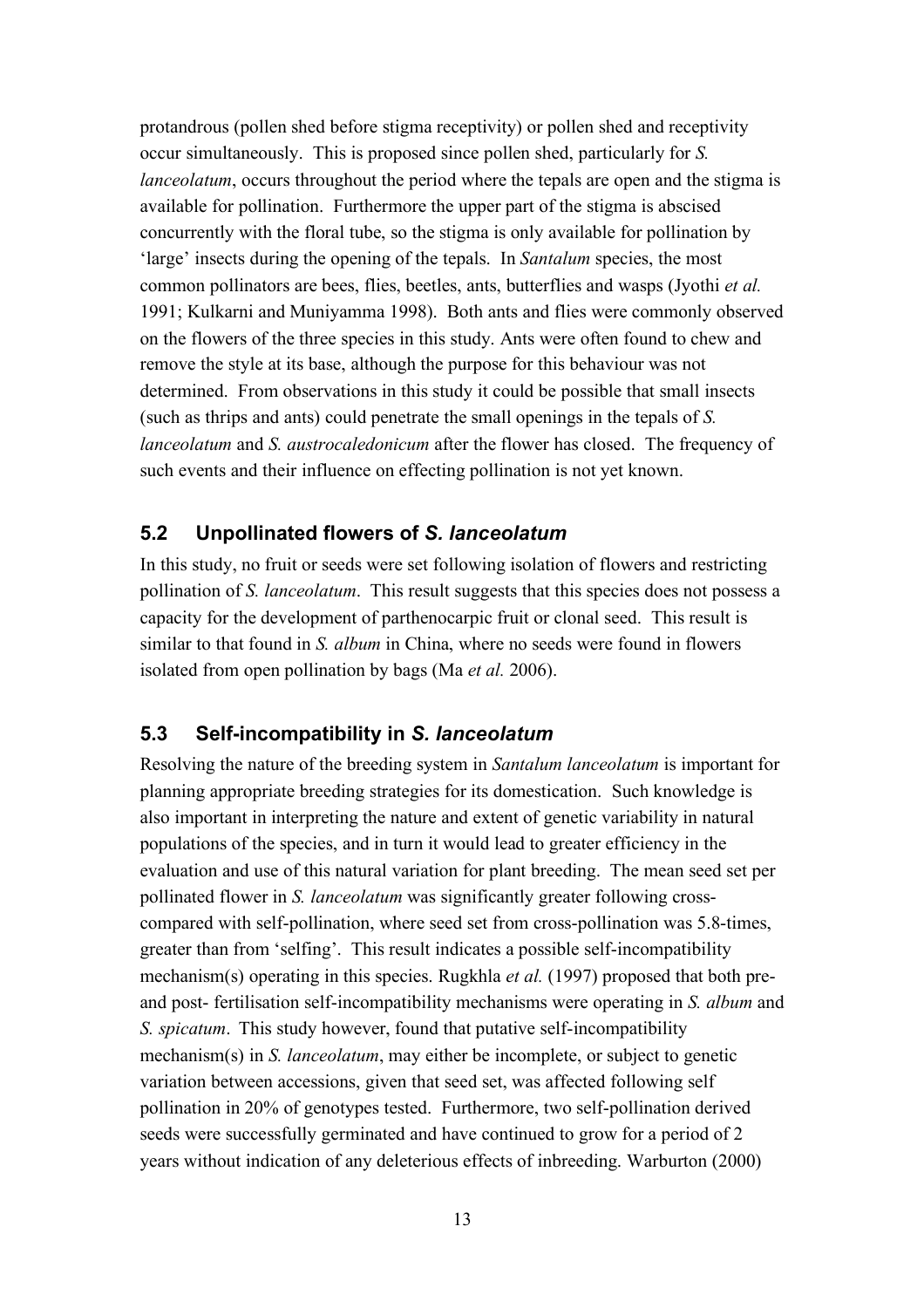found that little to no sexual reproduction in natural populations of *S. lanceolatum* in Victoria due to pollen sterility in one and self incompatibility or pistil dysfunction in other populations. The populations in this study were found to consist of many ramets (derived from root suckers) of one clone, resulting from historical commercial exploitation. This combined with the findings of this study give greater weight to the possibility that self-incompatibility mechanisms operate in *S. lanceolatum*, but genetic variation in its expression exists within its natural populations. It is possible that any self-compatible genotypes present in the Victorian populations may have been removed during the period of uncontrolled harvesting.

These results are similar to those found by Muir *et al*. (2007) for *S. spicatum*, where one family showed a high level of inbreeding, which was contradictory to the high mean outcrossing rate (95.2%). These authors proposed that flowering of this family was non-synchronous with many other families, resulting in higher inbreeding. This flexibility in breeding strategy would be of advantage in continental Australian species dispersing and colonizing many islands in south-east Asia and Pacific (Harbaugh and Baldwin 2007). In *Santalum album* Ma *et al.* (2006) reported 24% of flowers with geitonogamous (same plant and different flower) self-pollinated set seed.

In this study all cross types (self-, intraspecific and interspecific) were carried out on a given individual ramet. Therefore it is possible that the reduced selfing rate recorded in this study could be due to competitive interactions between flowers with 'outcross' and those with 'self' pollen and preferential maternal resource allocation to those most competitive. It would be of interest to evaluate the percentage seed set between these three cross types, where each type is restricted to an individual ramet of a given genotype. This would remove any interaction effects that may have been operating in the present study.

#### **5.4 Intraspecific hybridisation in** *S. lanceolatum*

The mean level of seed set amongst crosses of eight genotypes of *S. lanceolatum* was 7.5% of pollinated flowers. Fruit set (and thus seed set, given a fruit is generally single seeded) from open pollinated *S. album* trees was less than 2-3% in China (Ma *et al.* 2006) and 5.2% in India (Sindhu Veerendra and Anantha Padmanabha 1996). Rugkhla *et al*. (1997) reported a final fruit set of 1.3% in controlled intraspecific outcross pollination of *S. spicatum* in Western Australia. These authors also found a 10% fruit set in controlled outcrosses of *S. album*, which was similar to the 9.4% found by Kulkarni and Muniyamma (1998) in India. While Ma *et al.* (2006) found that 2-3% of open pollinated *S. album* flowers set seed, this was increased to 14% during artificial outcross pollinations. These results suggest that while improved seed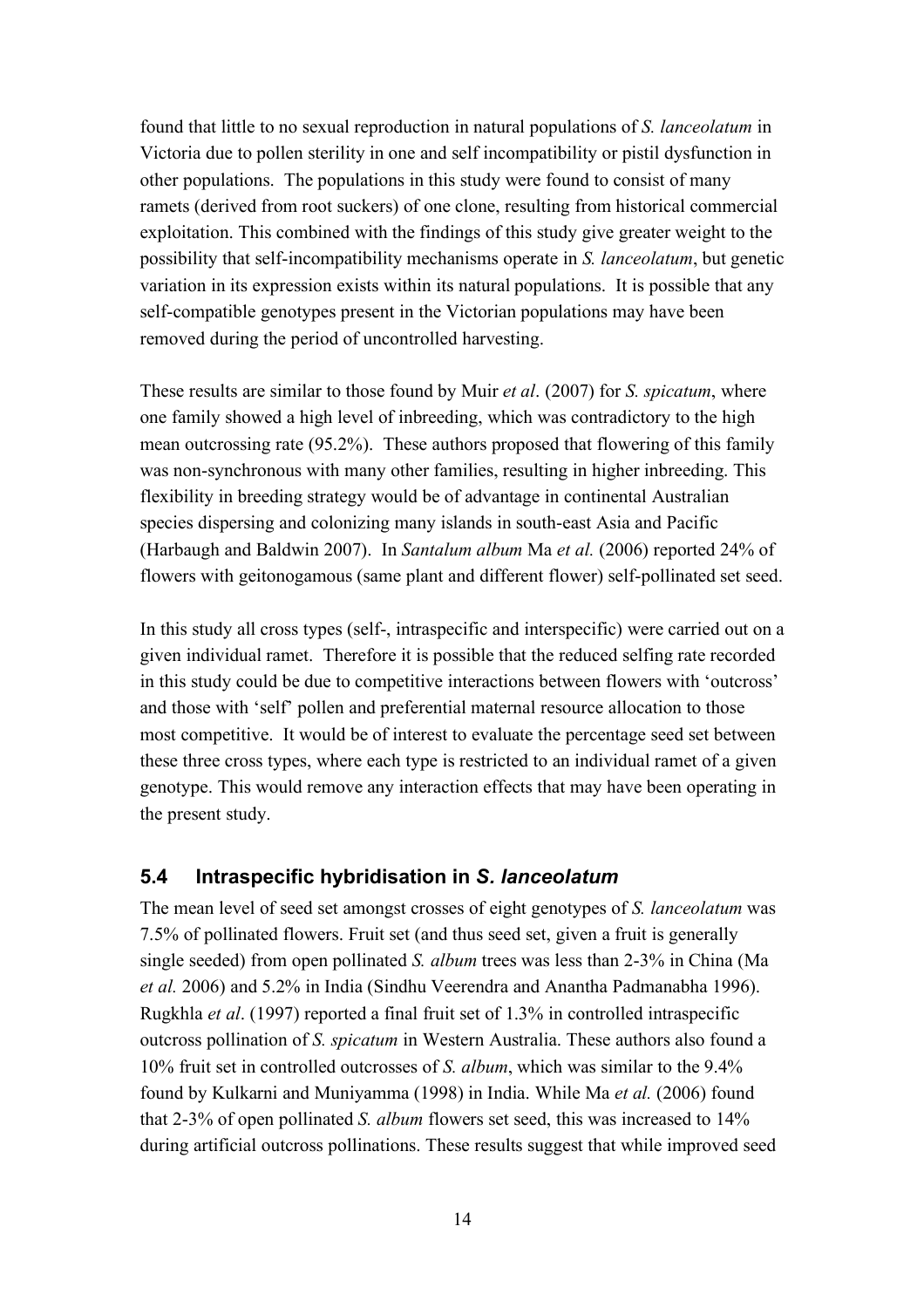set may be achieved using controlled pollination, several *Santalum* species produce an abundance of flowers but less than 10% of these typically develop into viable seed.

The significantly greater (i) number of seeds set per intraspecific outcross and (ii) percentage of unique intraspecific pollinations (genotype combinations) developing seed compared with self-pollinated flowers suggests a putative self-incompatibility mechanism. However the low germination rate (40%) for intraspecific outcross derived seed resulted in no significant difference in the number of seedlings between intraspecific and self-pollinated flowers. Further replication of this work is likely to reveal the exact nature of the low germination rate among 'intraspecific seeds'.

## **5.5 Interspecific crosses between** *S. lanceolatum* **and each of** *S. album* **and** *S. austrocaledonicum*

Despite total geographic isolation and significant morphological divergence between *S. lanceolatum* with each of *S. album* and *S. austrocaledonicum* no reproductive barrier appears to exist between them because of equivalent or greater seedling production relative to the *S. lanceolatum* intraspecific cross. Seed producing two seedlings were found in crosses between *S. album* ( $\Diamond$ ) and *S. lanceolatum* ( $\Diamond$ ) was found, and although this is not unusual, the level (7.5% of seed) was elevated compared with all other crosses in this study and with *S. album* intraspecific crosses in controlled crosses in China where the frequency was (2.5%) (Ma *et al.* 2006).

It appears that *S. lanceolatum* has a particularly high cross compatibility with *S. austrocaledonicum*, but this result may be confounded by the use of only a single *S. austrocaledonicum* genotype (T1). It is possible that T1 may have a high general combining ability for cross compatibility with *S. lanceolatum* and therefore greater numbers of genotypes would need to be used in crosses to determine if the results in this study accurately reflect the cross-compatibility between these two species.

These results however, reflect similar findings with putative hybridisations between *S. yasi* and *S. album* in Fiji, with no apparent reproductive barrier or hybrid breakdown (Bulai and Nataniela 2005; Doran *et al.* 2005). Bulai (2007) further reported that spontaneous hybrids between *S. yasi* and *S. album* are now being produced in clonal seed orchards, and these hybrids appear to have higher vigour, wider environmental tolerances and are less dependant on forming host associations. Rugkhla *et al*. (1997) found that no seeds developed after 1930 reciprocal controlled pollinations between *S. spicatum* and *S. album*, and reported that strong incompatibility mechanisms operated between pollen and style, and possibly in the developing zygote.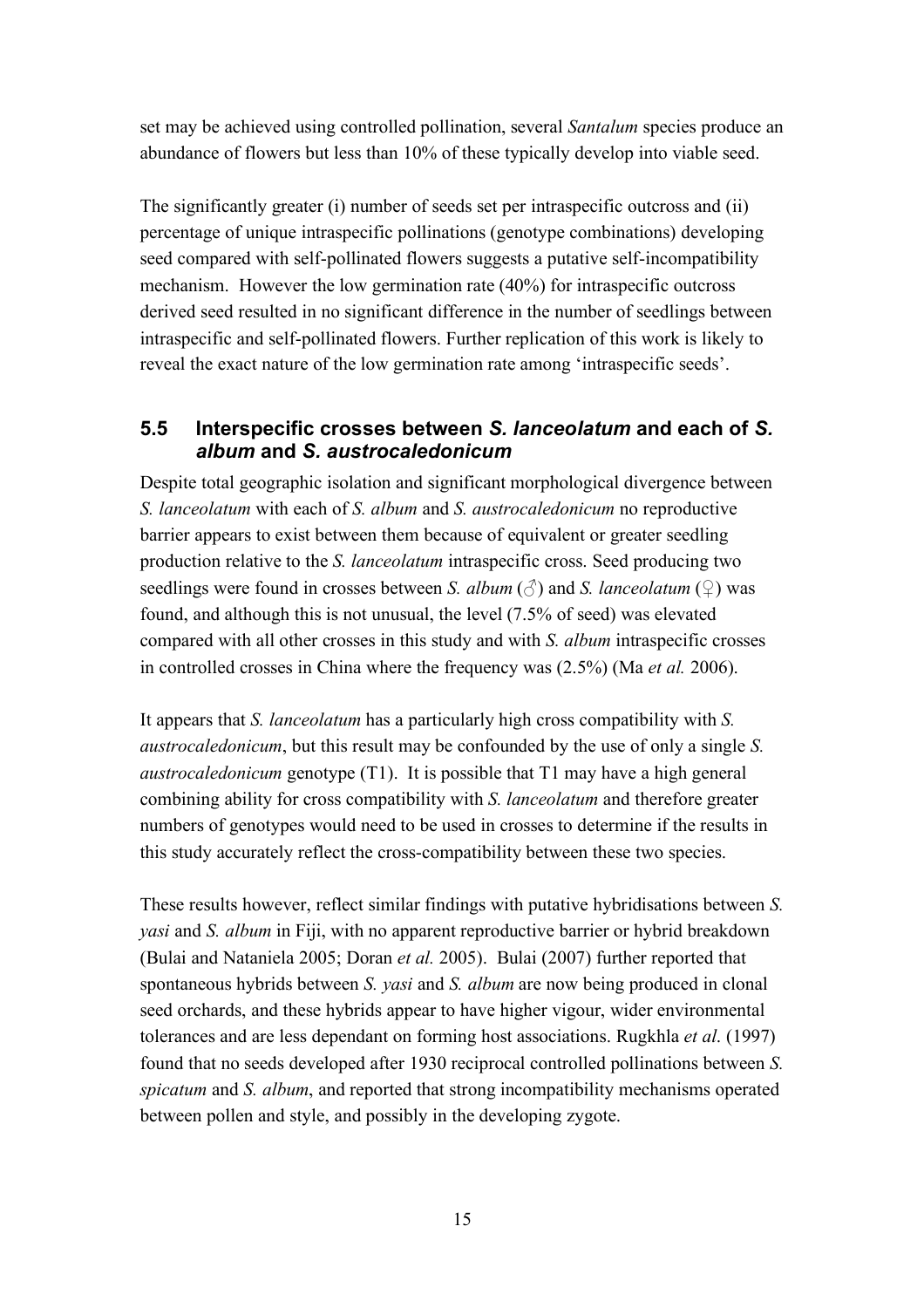Doran and Brophy (2005) proposed that interspecific hybrids may provide the opportunity to improve the planted form of sandalwood particularly given the good vigour of F1 hybrids between *S. album* and *S. yasi* observed in Fiji. Hybridisation between *S. lanceolatum* and *S. album* may be used to incorporate important characters from each of these species into a cultivar for use in commercial plantations. Combining characters such as straight form and fire tolerance from *S. lanceolatum* and high heartwood oil concentration and quality (%α- and β-santalol) from *S. album* in a cultivar may be possible provided additive genetic effects predominate in the characters of interest (general combining ability). However a more involved procedure of reciprocal recurrent selection would be necessary to combine the desirable traits from both species in cultivars if non-additive gene effects predominated in the F1 hybrids (specific combining ability) (Eldridge *et al.* 1993).

Barriers to successful introgression were found to exist between *Eucalyptus crebra* and *E. melanophloia*, where Drake (1981) found the hybrid population produced only 10% of the capsule yield of either parental species which, under natural selection, would put the hybrids at a competitive disadvantage. While segregating populations can be generated through artificial hybridisation of *Chamelaucium uncinatum* with each of *C. megalopetalum*, *Verticordia plumosa* and *V. grandis*, the resulting progeny of all crosses were infertile (Growns *et al.* 2002) and therefore it was not feasible to carry out further breeding. The high level of cross-compatibility between *S. lanceolatum* with each of *S. album* and *S. austrocaledonicum* indicates the likelihood that they are not widely divergent genetically and chromosomally (few chromosome structural differences) and thus the transfer of characters, even those under quantitative genetic control, would appear to be feasible from interspecific crosses. While the high cross-compatibility between these three species indicates the likelihood that they are not widely divergent genetically, it would be necessary to evaluate the fertility and seed production level of both their  $F_1$  hybrid and  $F_2$  progeny, because it is possible that genetic divergence between the two species may not be significantly manifest until these post-hybridisation stages.

The apparent lack of interspecific barriers between *S. lanceolatum* with each of *S. album* and *S. austrocaledonicum* also has implications for the conservation of their natural stands. Given its low relative value it is unlikely that *S. lanceolatum* would be introduced into areas of natural populations of *S. album* or *S. austrocaledonicum*. Commercial plantings of *S. album* have however, already been established in some areas of Queensland with existing natural populations of *S. lanceolatum*. It is very much possible that gene flow will occur between the *S. album* plantings and the *S. lanceolatum* populations. It is unclear, whether such hybrid progeny would have an advantage in these environments and persist beyond 1 or 2 generations. These considerations however may need to be evaluated by those responsible for (a)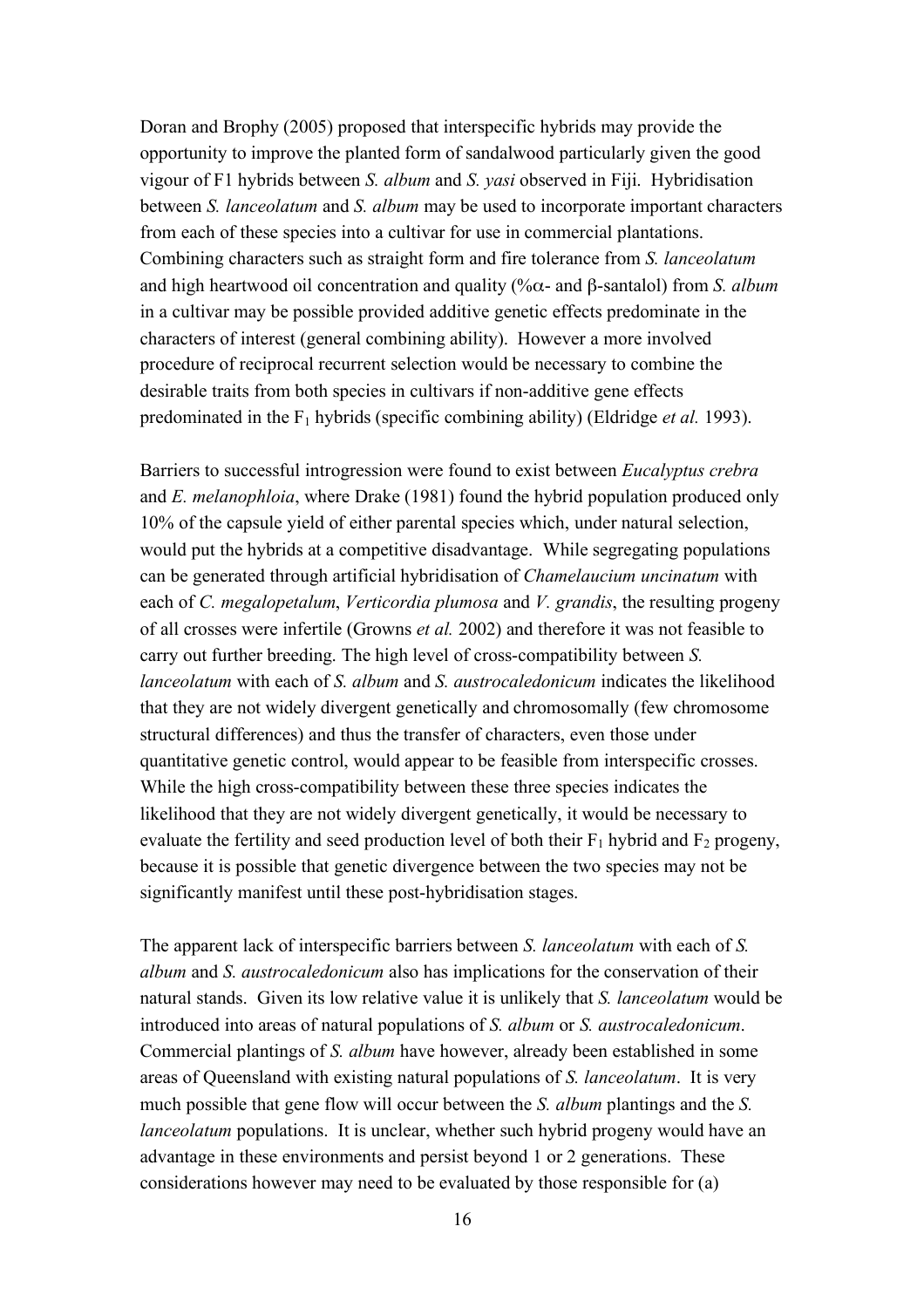management of *S. lanceolatum* wild stands and (b) improvement of *S. album* germplasm for commercial production.

# **6 References**

- Bulai, P. (2007). Research, Development, and Tree Improvement of Sandalwood in Fiji. Proceedings of the regional workshop on sandalwood research, development and extension in the pacific islands, p.27-33 (Nadi, Fiji, 28 November - 1 December 2005), Secretariat of the Pacific Community.
- Bulai, P., and Nataniela, V. (2005). Research, Development, and Extension of Sandalwood in Fiji – A New Beginning. Regional workshop on Sandalwood Research, Development and Extension in the Pacific Islands and Asia, p.83-91 (Noumea, New Caledonia, 7-11 October 2002), Suva, Fiji: Secretariat of the Pacific Community.
- Doran, J.C., and Brophy, J.J. (2005). Sandalwood a global perspective. Regional workshop on Sandalwood Research, Development and Extension in the Pacific Islands and Asia, p.29-49 (Noumea, New Caledonia, 7-11 October 2002), Suva, Fiji: Secretariat of the Pacific Community.
- Doran, J.C., Thomson, L., Brophy, J.J., Goldsack, B., Bulai, P., Faka'osi, T., and Mokoia, T. (2005). Variation in heartwood oil composition of young sandalwood trees in the south Pacific (*Santalum yasi*, *S. album* and F1 hybrids in Fiji, and *S. yasi* in Tonga and Niue). *Sandalwood Research Newsletter* **20**, 3-7.
- Drake, D.W. (1981). Reproductive success of two *Eucalyptus* hybrid populations. I Generalised seed output model and comparison of fruit parameters. *Australian Journal of Botany* **29**, 25-35.
- Eldridge, K.G., Davidson, J., Harwood, J., and Van Wyk, G. (1993). Eucalypt Domestication and Breeding. Ch. 6, Oxford, Clarendon Press.
- Griffin, A.R., and Hand, F.C. (1979). Post-anthesis development of flowers of *Eucalyptus regnans* F. Muell. and the timing of artificial pollination. *Australian Forest Research* **9**, 9-15.
- Growns, D., Newell, C., and Latif, M. (2002). Intraspecific, interspecific and intergeneric breeding within the *Chamelaucium* alliance. Proceedings of the 12th Australasian Plant Breeding Conference, p.191-196 (Perth, Sept 2002), Australasian Plant Breeding Association Inc.
- Gunn, B., Bewang, I.F., and Bun, Y. (2002). A strategy for conserving and managing the genetic resources of *Santalum macgreorii* (PNG sandalwood) in Papua New Guinea. CSIRO Forestry and Forest Products, Canberra, Unpublished report presented to the Papua New Guinea Forest Authority as part of the Domestication of Papua New Guinea's Indigenous Forest Species Project (ACIAR FST/1998/115).
- Harbaugh, D.T., and Baldwin, B.G. (2007). Phylogeny and biogeography of the sandalwoods (*Santalum,* Santalaceae): repeated dispersals throughout the Pacific. *American Journal of Botany* **94**, 1028–1040.
- Jyothi, P.V., Atluri, J.B., and Subba Reddi, C. (1991). Pollination ecology of *Santalum album* (Santalaceae). *Tropical Ecology* **32**, 98-104.
- Kulkarni, H.D., and Muniyamma, M. (1998). Floral biology and breeding systems in sandal, *Santalum album* L. Sandal and Its Products: Proceedings of an